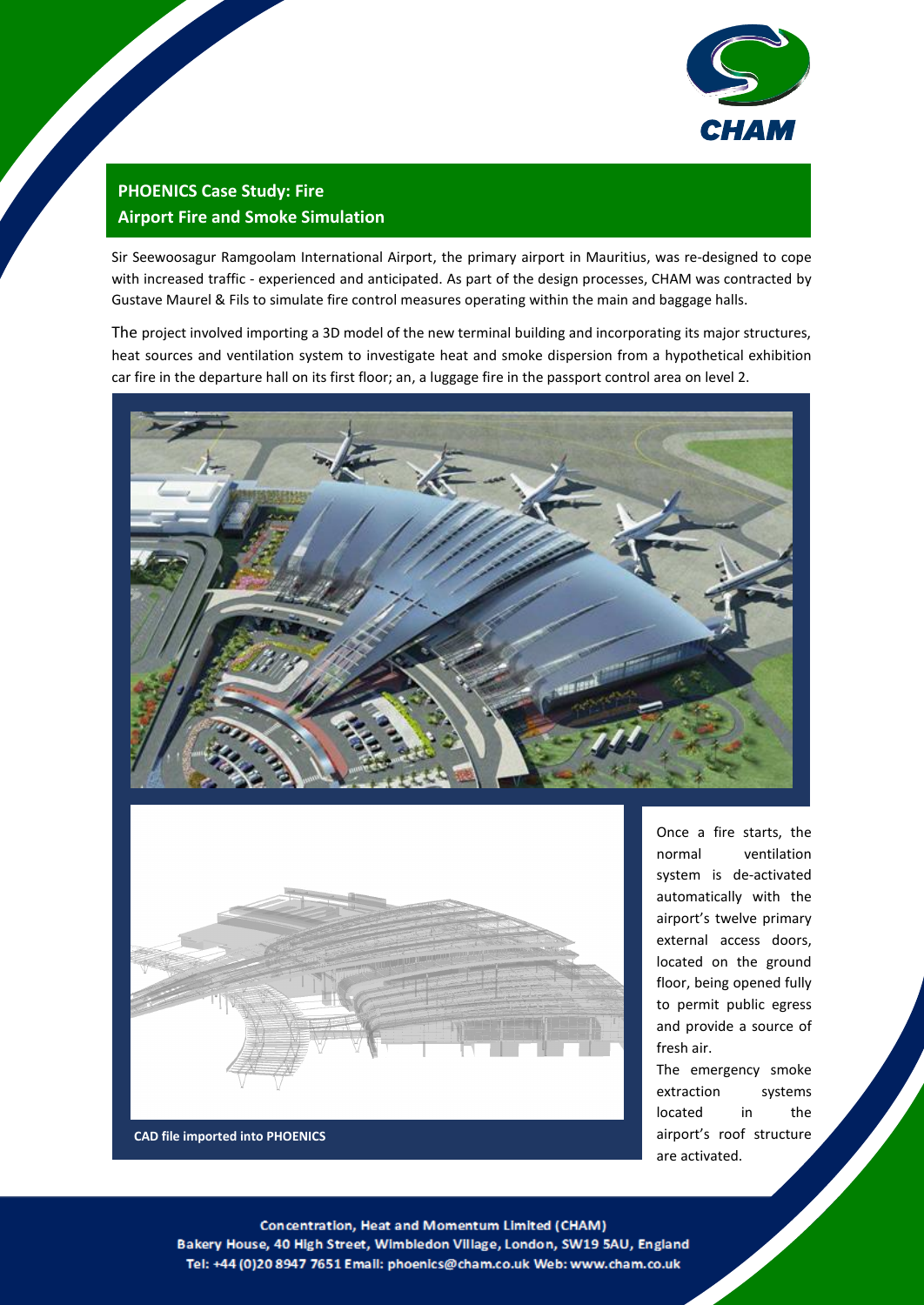#### **Model construction**

The CFD model was constructed using a polar coordinate meshing system suited to the airport's design layout. The work scope included constructing a CFD model incorporating provision of smoke extraction grilles from

supplied drawings and extraction rates based upon operational specification.

Both transient and steadystate simulations were undertaken. Steady-state case results showed the overall flow regimes including major heat and smoke product sources, air inlet and smoke extraction. Steadystate results reflect a "worsecase" scenario of a continuous fire with constant heat and smoke release; and fail to reflect the effectiveness of smokeextraction units over a specified period of time. Transient calculations were



needed to show the accumulation and dissipation of smoke product, its layering and expected visibility at head height, throughout the progression of each fire simulated. As before, the CFD model incorporated operation of the smoke extraction system whilst assuming that the normal ventilation system is inactive, but with the addition of a representative fire curve over time.

## **Fire specification**

The heat and product output of both luggage and car fires were in accordance with CIBSE guidelines. In transient mode, the luggage fire was set to grow and dissipate over 10 minutes, and the car fire over a 20 minute period, to simulate development of the smoke plume and layer. In this example, the heat release increases linearly for 300s, remains constant to 600s, and then declines linearly after 1200s total.

For the car fire the smoke production was based on a heat of combustion of  $2.5x10<sup>7</sup>$  J/kg, and a particulate smoke yield of 0.157kg\_smoke/kg fuel; for the luggage fire the corresponding figures were 5.7x10<sup>6</sup> J/kg and 0.16kg\_smoke/kg fuel. These values are typical for polystyrene and PVC respectively. It was also assumed that the stoichiometric ratio was 1.908kg\_O2/kg fuel for the car fire and 0.435kg\_O2/kg fuel for the luggage fire.

#### **Sight Length**

The variable "sight length" or "visibility" (SLEN) is been used in this study to display variations of smoke concentration. This measure of how far one can see through the smoke, is inversely proportional to the smoke particulate density (and proportional to the brightness of the object being looked at). Following CIBSE Guide E this quantity is defined as:

 $SLEN = min (D_{max}, A/(K_m * C_{s,p}))$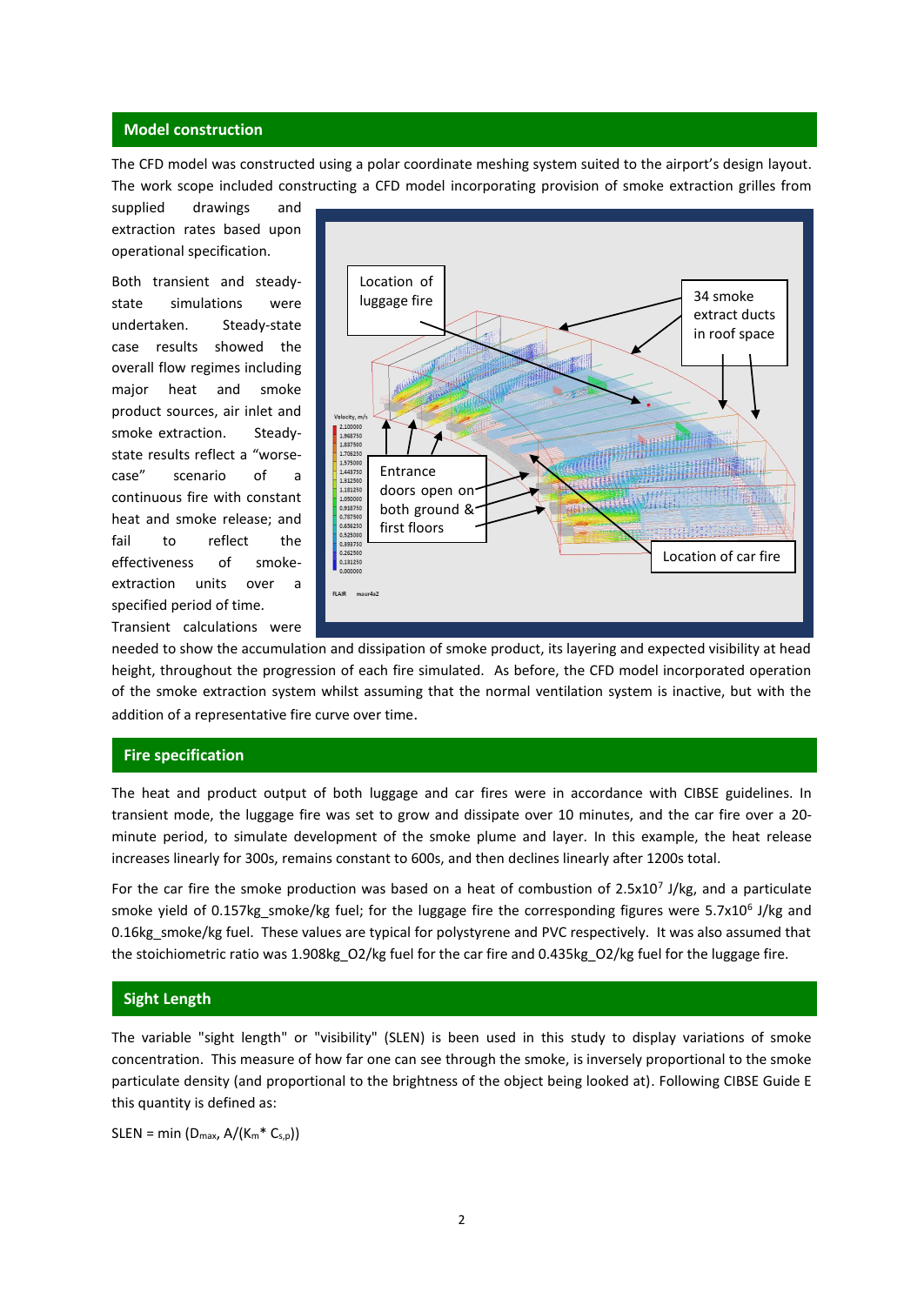Where Km is the mass-specific extinction coefficient in m2/kg-particulate-smoke,  $C_{s,p}$  is the particulate smoke concentration in kg/m<sup>3</sup> of mixture, and A is an empirical coefficient with the value A=3 for light-reflecting objects. In the literature it has been established, empirically, that the value of  $K_m$  can be considered a constant of the order of 7000 to 8000  $m^2/kg$  particulate smoke. CIBSE Guide E, and other sources, suggest a value of 7600  $\mathrm{m}^2$ /kg for the flaming combustion of wood or plastics as has been used in the model.

Visibility coefficient Dmax is defaulted to 30m; this provides an effective maximum for SLEN, and ensures that visibility has a finite rather than infinite value in smoke-free regions.

The particulate smoke concentration  $C_{s,p}$  is derived from the solved-for combustion-products mass-fraction  $C_s$ via the expression:

 $C_{s,p} = r * Y_s * C_s / (1 + R_{ox})$ 

Where r is the mixture density (kg-product/kg-mixture),  $Y_s$  is the particulate smoke yield (kg-particulatesmoke/kg-fuel), and Rox is the stoichiometric ratio (kg-oxygen/kg-fuel). CIBSE Guide, E suggests that, for the purposes of escape, visibility should be at least 8m.

#### **Mathematical Representation**

Partial differential equations for steady flow were solved, representing conservation of mass and three components of momentum, these being the familiar Navier-Stokes equations which govern fluid flow. Conservation equations of this form have been solved for: three components of momentum, thermal energy, two turbulence variables (k and epsilon - see below), and smoke concentration. The mass continuity equation is also solved and is expressed in the form of a pressure-correction equation, from which the pressure field is determined.

A "turbulence model" represented the effects of turbulent mixing. The standard "k-epsilon" model was employed; this requires the solution of two additional equations, for turbulence kinetic energy (k) and dissipation rate (epsilon). It was not considered necessary to solve for radiative heat fluxes.

#### **Numerical Solution**

Numerical grids of between 1.2 million and 1.4 million cells were used for the solution, representing an appropriate balance between the competing demands of computer run time, accuracy and available budget.

### **Results - Luggage Fire Results – level 2**



**Sight Length after 20 minutes Blue/Green/Yellow acceptable – Orange/Red unacceptable**

**Sight Length after 20 minutes – Grey Scale**